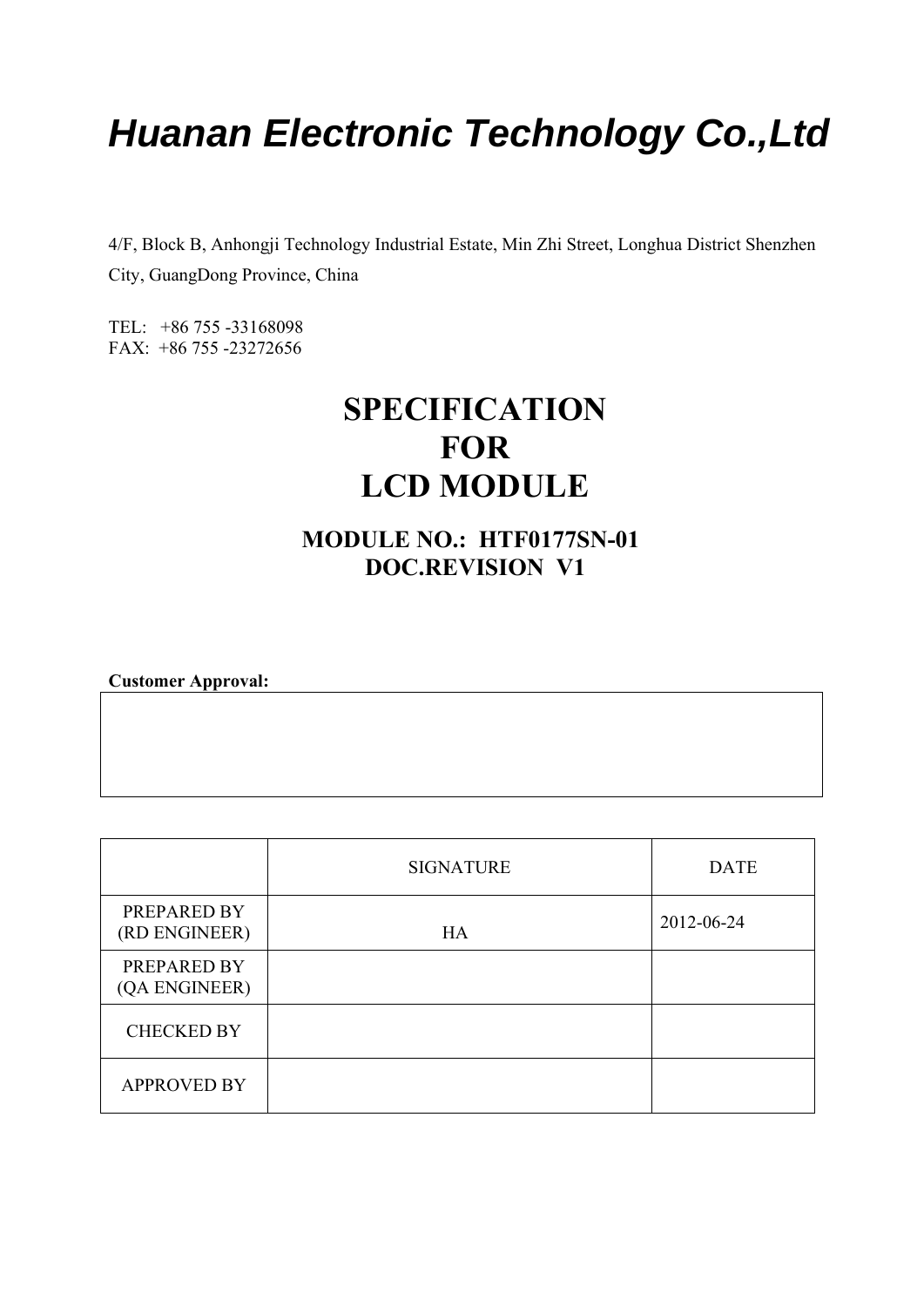## **History of Versions and Modifications**

| <b>Version</b> | <b>Modifications</b>            | <b>Date</b> |
|----------------|---------------------------------|-------------|
| V1.0           | <b>Generation first version</b> | Jun 24,2012 |
|                |                                 |             |
|                |                                 |             |
|                |                                 |             |
|                |                                 |             |
|                |                                 |             |
|                |                                 |             |
|                |                                 |             |
|                |                                 |             |
|                |                                 |             |
|                |                                 |             |
|                |                                 |             |
|                |                                 |             |
|                |                                 |             |
|                |                                 |             |
|                |                                 |             |
|                |                                 |             |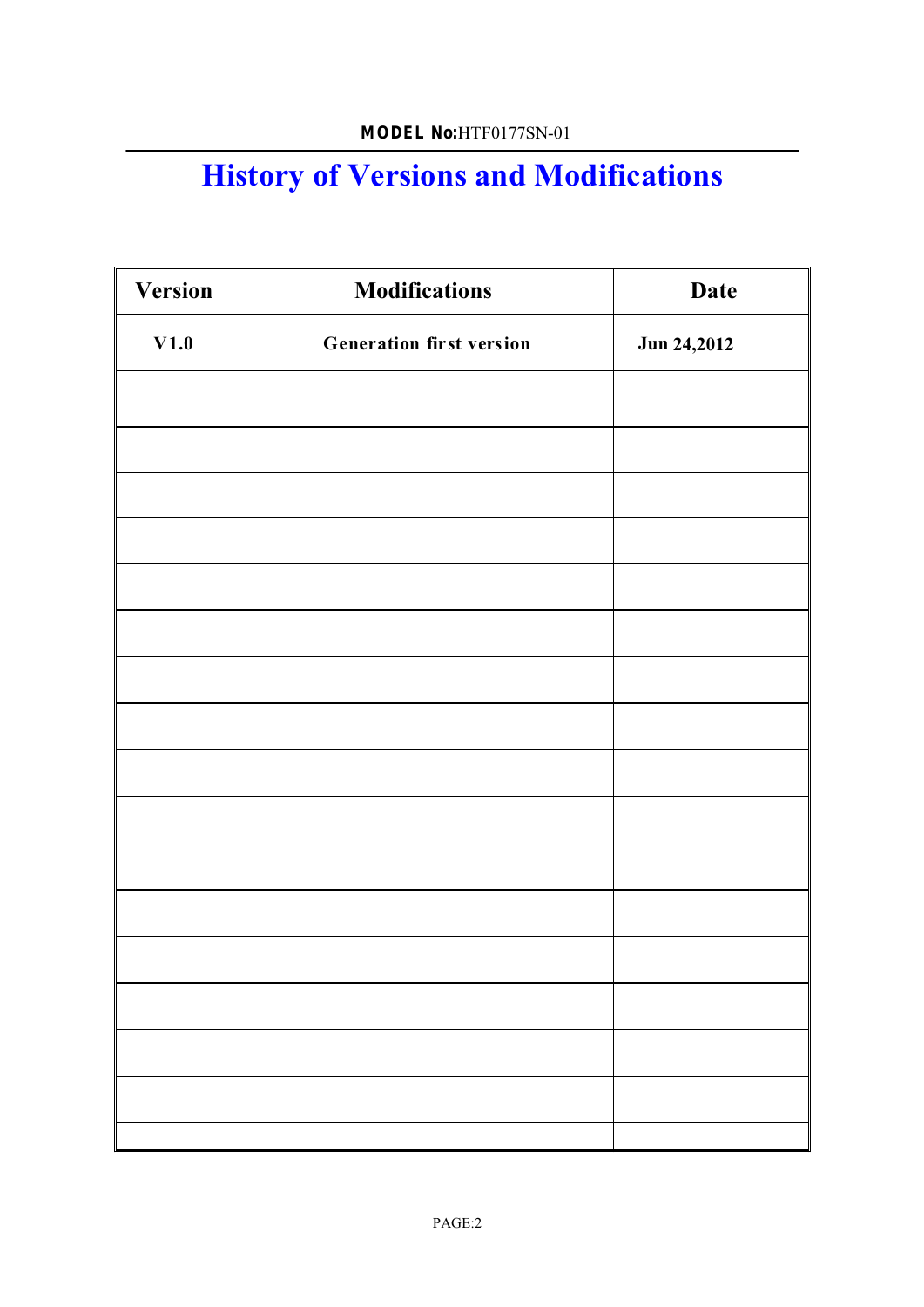## **CONTENTS**

| NO. | <b>ITEM</b>                                      | <b>PAGE</b> |
|-----|--------------------------------------------------|-------------|
|     | Cover                                            |             |
|     | History of Versions and Modifications            | 2           |
|     | contents                                         | 3           |
|     | <b>General Specifications</b>                    | 4           |
| 2   | <b>Outline Drawing</b>                           | 5           |
| 3   | <b>Absolute Maximum Ratings</b>                  | 6           |
| 4   | Led Backlight Specification and Interface Signal |             |
| 5   | <b>Optical Characteristics</b>                   | 10          |
| 6   | Cell test light waveform                         | 12          |
|     | Precautions for Use of LCD Modules               | 13          |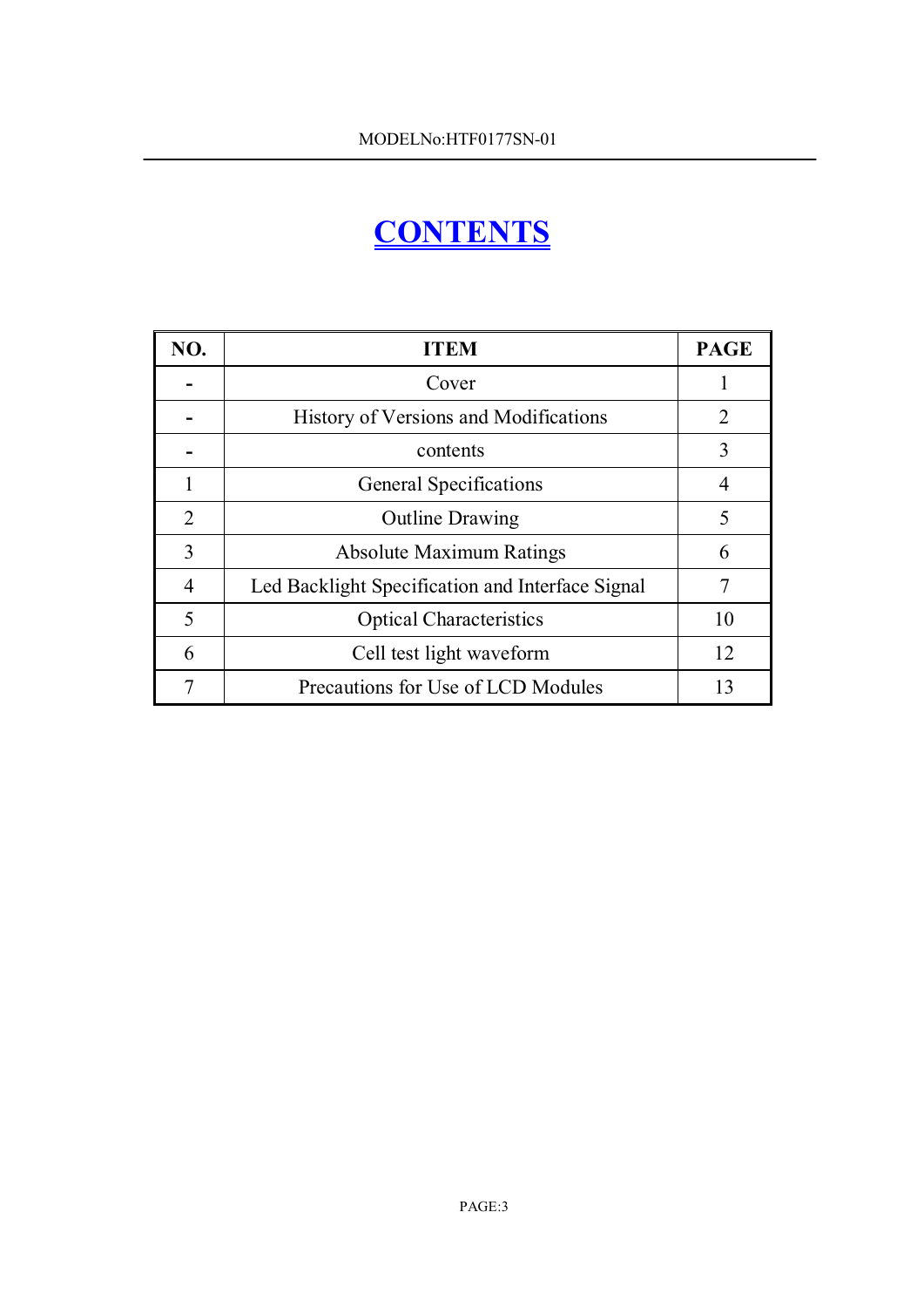#### **1.General Specifications**

| Item                         | Main LCD                                 | Unit                     | Note |
|------------------------------|------------------------------------------|--------------------------|------|
| LCD Type                     | 1.77" TFT LCD                            | $\overline{\phantom{0}}$ |      |
| Display color                | 262K                                     |                          |      |
| LCD Duty                     | 1/160                                    |                          |      |
| <b>LCD</b> Bias              |                                          |                          |      |
| Viewing Direction            | 12:00                                    | O'Clock                  |      |
| Viewing Area(W×H)            |                                          | mm                       |      |
| Active Area(W×H)             | 28.032X35.04                             | mm                       |      |
| Number of Dots               | $128(R,G,B) \times 160$                  | mm                       |      |
| Dot Size(W×H)                |                                          | mm                       |      |
| Dot Pitch(W×H)               |                                          | mm                       |      |
| Controller                   | ILI9163                                  |                          |      |
| $V_{DD}$                     | $2.7 - 3.3V$                             | $\mathbf{V}$             |      |
| <b>Outline Dimensions</b>    | Refer to outline<br>drawing on next page |                          |      |
| Backlight                    | LED(white)                               |                          |      |
| <b>Operating Temperature</b> | $-20 \sim +70^{\circ}$ C                 |                          |      |
| Storage<br>Temperature       | $-30 \sim +80^{\circ}C$                  |                          |      |
| Weight                       | <b>TBD</b>                               | g                        |      |
| Data Transfer                | Line serial<br>$\overline{4}$            |                          |      |
| Display Type                 | Transmissive type                        |                          |      |

- Note 1: Select by software, and color tune is slightly changed by temperature and driving voltage.
- Note 2: TBD- To Be Determined.
- Note 3: Requirements on Environmental Protection:RoHS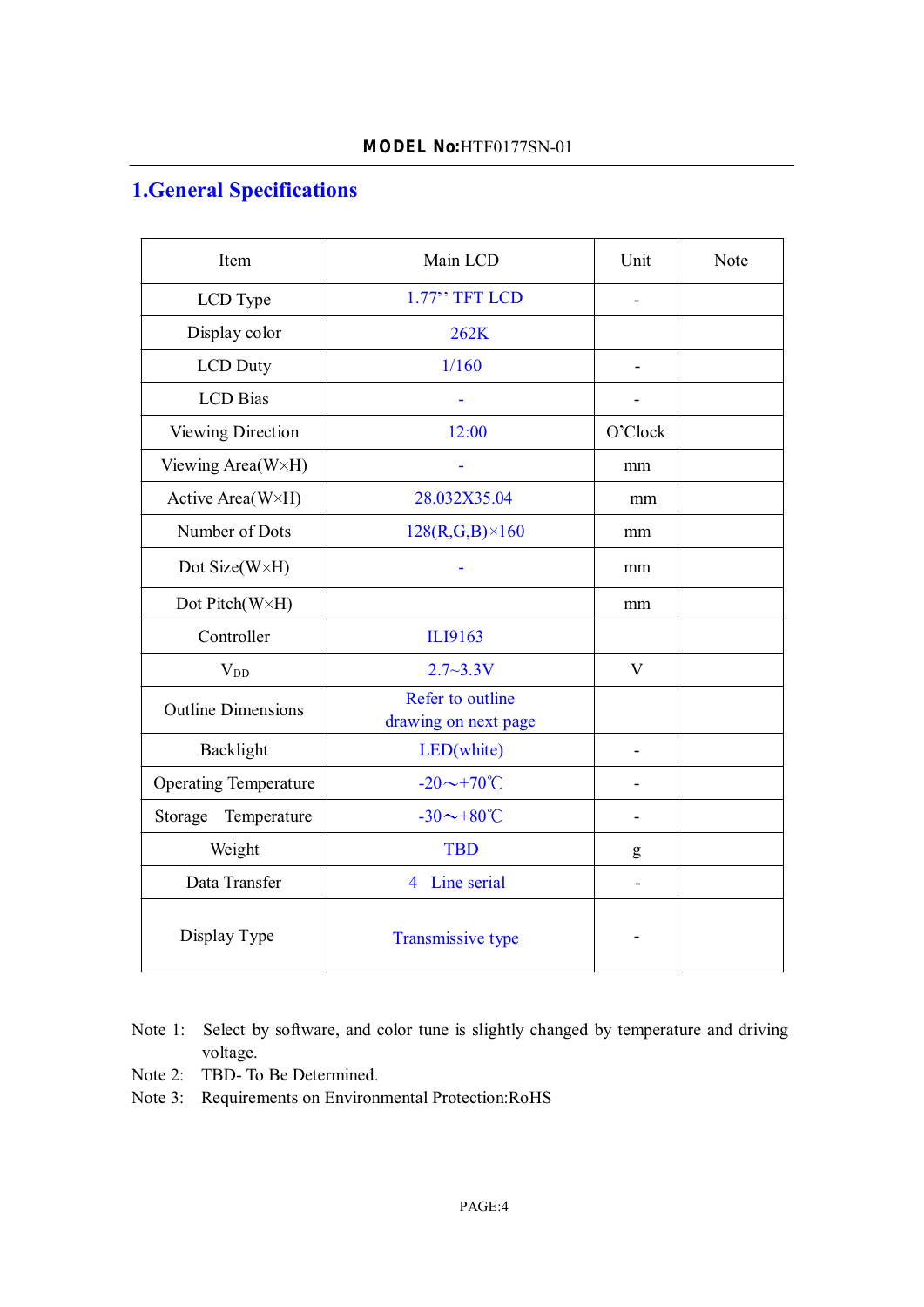#### 3. Outline Drawing

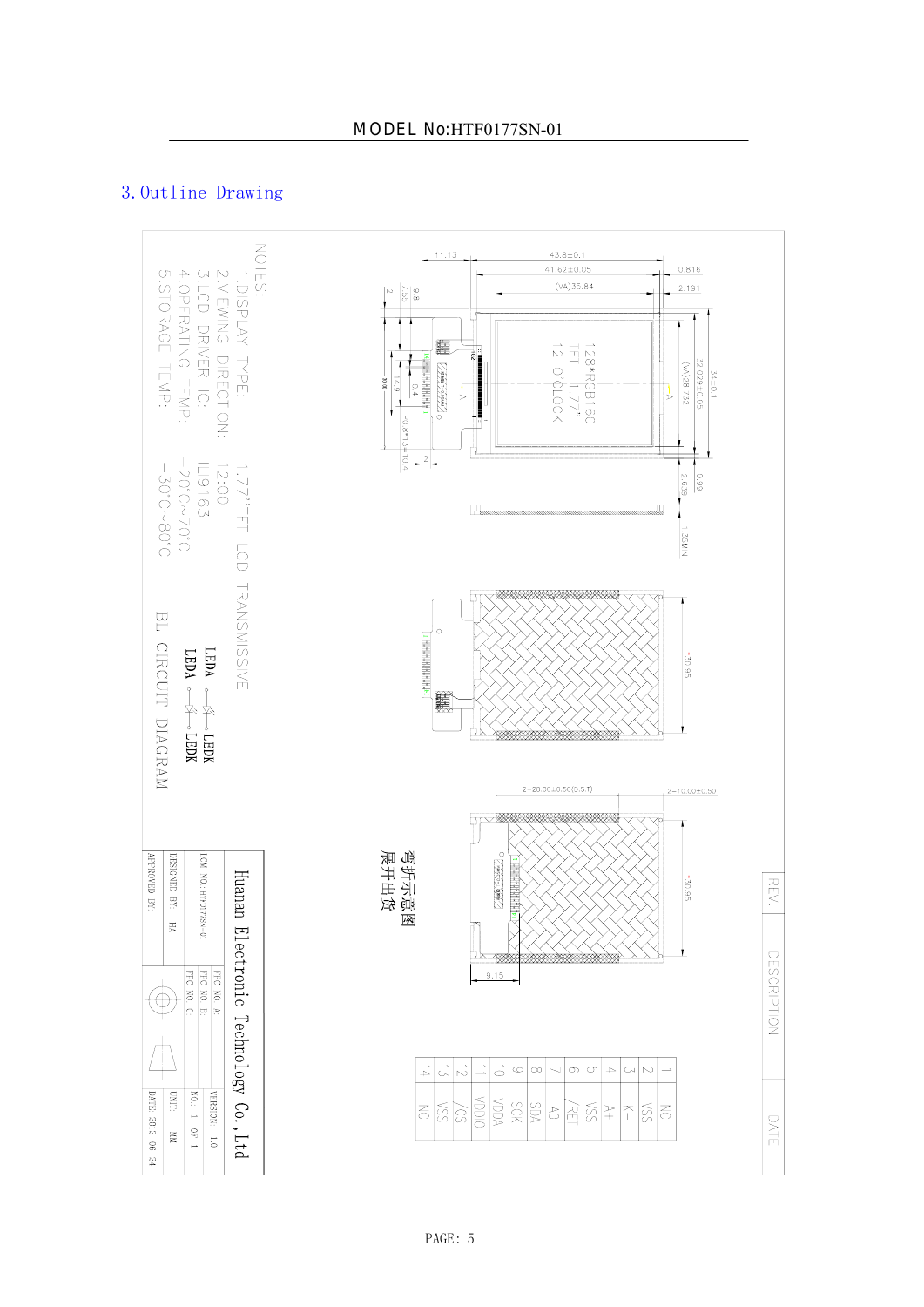#### **3. Absolute Maximum Raings**

| ITEM                              | <b>SYMBOL</b>               | MIN. | MAX.  | <b>UNIT</b> | <b>NOTE</b> |
|-----------------------------------|-----------------------------|------|-------|-------------|-------------|
| Operating Ambient Temperature     | $\mathsf{T}_{\mathsf{OP}}$  | -20  | $+70$ | °С          |             |
| <b>Operating Ambient Humidity</b> | $H_{OP}$                    | 10   | 90    | % (RH)      |             |
| Storage Temperature               | $\mathsf{T}_{\texttt{STG}}$ | -30  | $+80$ | °С          |             |
| Storage Humidity                  | $H_{\rm STG}$               | 10   | 90    | $%$ (RH)    |             |

#### Note 1.

The absolute maximum ratings are the values that must not be exceeded at any time for this product. It is not allowed for any of these ratings to be exceeded. Should a product be used with any of the absolute maximum ratings exceeded, the characteristics of the product may not be recovered, or in an extreme case, the product may be permanently destroyed.

Therefore, when designing a system incorporating the product, make sure that adequate attentions be paid to the variations in the supply voltages, the characteristics of parts that are connected, surges in the input and output lines, and the ambient temperatures.

#### Note 2.

This specification applys after the driver IC mounting and the FPC mounting.

(This specification isn't applicable at time of driver IC un-mounting and FPC un-mounting.)

LCD should keep the condition that dew dosen't storage in case of driver IC un-mounting and FPC unmounting. Dew may break the LCD. Especially part is very weak for dew.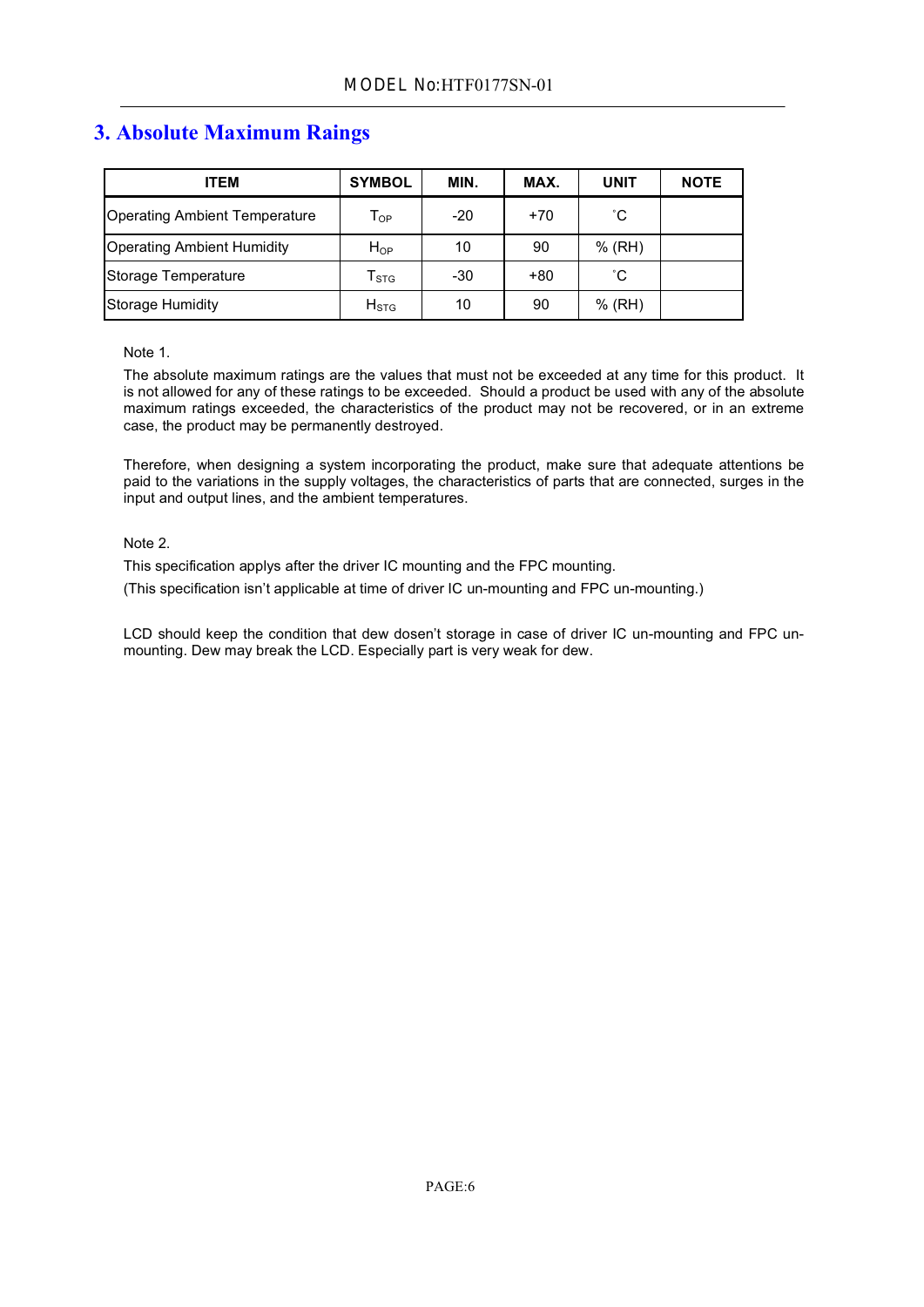| 4. LED backlight specification and Interface Signal |  |
|-----------------------------------------------------|--|
| 4.1 LED backlight specification                     |  |

| Item                         | Symbol | Min   | Typ              | Max    | Unit         | Condition   |  |
|------------------------------|--------|-------|------------------|--------|--------------|-------------|--|
| Forward Voltage              | Vf     | 3.0   | 3.2 <sub>2</sub> | 3.4    | v            | $If = 30mA$ |  |
| Reverse Current              | Ir     |       |                  | $2*10$ | uA           | $Vr = 5 V$  |  |
| CIE                          | X      | 0.260 |                  | 0.300  |              |             |  |
|                              | Y      | 0.260 |                  | 0.300  |              |             |  |
| Luminance                    | Lv     | 1500  | 1700             |        | $ cd/m^2 $   | $If = 30mA$ |  |
| Uniformity                   | Δ      | 80    | 85               |        | $\%$         |             |  |
| <b>Operating Temperature</b> | Topr   | $-20$ |                  | 70     | °C           |             |  |
| Storage Temperature          | Tstg   | -35   |                  | 80     | $^{\circ}$ C |             |  |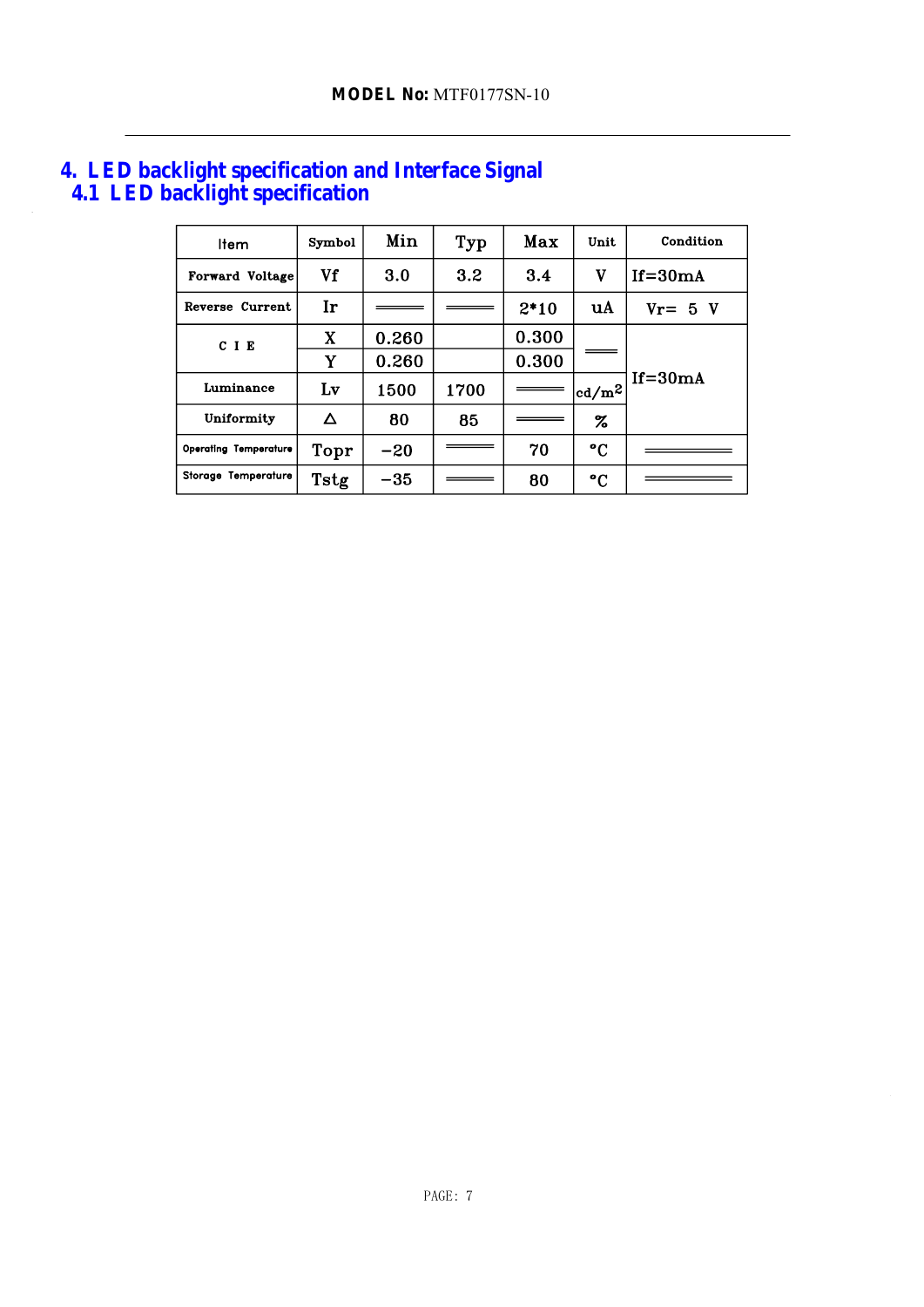#### **4.2 Interface Signal**

| PIN<br>No.     | <b>SYMBOL</b> | <b>Function</b>                    |
|----------------|---------------|------------------------------------|
| 1              | NC            | No connection                      |
| 2              | <b>GND</b>    | System Ground                      |
| 3              | <b>LEDK</b>   | Backlight LED1 Cathode.            |
| $\overline{4}$ | <b>LEDA</b>   | Backlight LED Anode.               |
| 5              | <b>GND</b>    | System Ground                      |
| 6              | <b>RESET</b>  | Reset Signal pin ("Low" is enable) |
| 7              | <b>RS</b>     | Command/display data select pin    |
| 8              | <b>SDA</b>    | Serial data input                  |
| 9              | <b>SCK</b>    | Serial Clock.                      |
| 10             | <b>VCC</b>    | Power supply                       |
| 11             | <b>IOVC</b>   | Power supply forthe I/Ocircuit.    |
| 12             | <b>CS</b>     | Chip enable, active low            |
| 13             | <b>GND</b>    | <b>System Ground</b>               |
| 14             | NC            | No connection                      |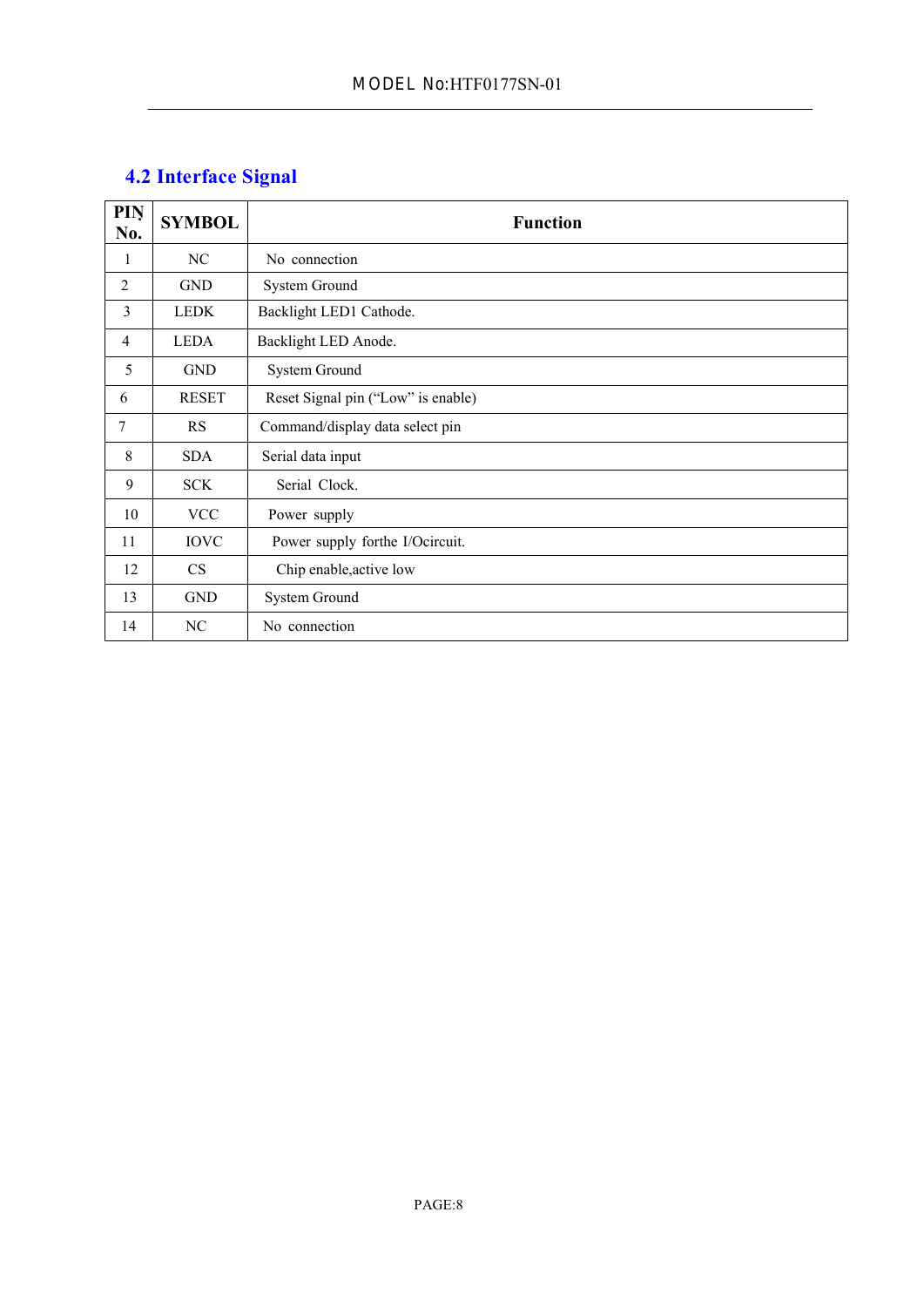| <b>ITEM</b>           |              | <b>SYMBOL</b> | <b>CONDITION</b>            | MIN.                     | TYP.     | MAX.                     | <b>UNIT</b>     | <b>REMARK</b> |
|-----------------------|--------------|---------------|-----------------------------|--------------------------|----------|--------------------------|-----------------|---------------|
| Transmittance(%)      |              | т             |                             |                          | (5.8)    |                          |                 |               |
| Luminance             |              | L             |                             | (180)                    | (200)    |                          | $\text{cd/m}^2$ |               |
| Luminance Uniformity  |              | $\Delta L$    |                             | (80)                     |          |                          | $\frac{0}{0}$   | Note 3        |
| <b>Contrast Ratio</b> |              | CR            |                             | $\overline{\phantom{a}}$ | (300)    |                          |                 | Note 4        |
| <b>NTSC Ratio</b>     |              | ---           |                             |                          | (61%)    |                          |                 |               |
| Response Time         |              | Tr            |                             |                          | (10)     |                          | ms              | Note 5        |
|                       |              | Τf            | $\theta = \psi = 0^{\circ}$ |                          | (15)     |                          | ms              |               |
|                       | Upper        | $\phi$        | $CR \ge 10$                 |                          | (60)     | -                        | $\circ$         | Note 6        |
| View angle            | Lower        |               |                             |                          | (55)     | -                        | $\circ$         |               |
|                       | Left         | $\theta$      |                             |                          | (50)     | —                        | $\circ$         |               |
|                       | Right        |               |                             | $\overline{\phantom{0}}$ | (50)     | -                        | $\circ$         |               |
|                       | W            | X             |                             |                          | (0.313)  | -                        |                 |               |
|                       |              | v             |                             | -                        | (0.329)  | -                        |                 |               |
|                       | $\mathsf{R}$ | X             |                             | -                        | (0.6457) | —                        |                 |               |
| Color<br>Coordinate   |              | y             | $\theta = \psi = 0^{\circ}$ |                          | (0.3391) | $\overline{\phantom{0}}$ |                 |               |
|                       | G            | X             |                             | $\equiv$                 | (0.3438) | -                        |                 |               |
|                       |              | y             |                             | $\overline{\phantom{a}}$ | (0.6012) | -                        |                 |               |
|                       | B            | x             |                             |                          | (0.1476) | -                        |                 |               |
|                       |              | Υ             |                             |                          | (0.1110) | -                        |                 |               |

### **5. Optical Characteristics**

Note 1. Ambient condition  $:25^{\circ}\text{C}$  +2 $^{\circ}\text{C}$   $\cdot$  60±10%RH  $\cdot$  under 10 Lunx in the darkroom  $^{\circ}$ 

Note 2. Measure device : BM-5A (TOPCON)  $\cdot$  viewing cone=1°  $\cdot$  I<sub>L</sub>=20mA, after 10 minutes operation.



Note 3. Definition of Luminance Uniformity :  $\triangle$ L = L(MIN) / L (MAX)  $\times$  100%

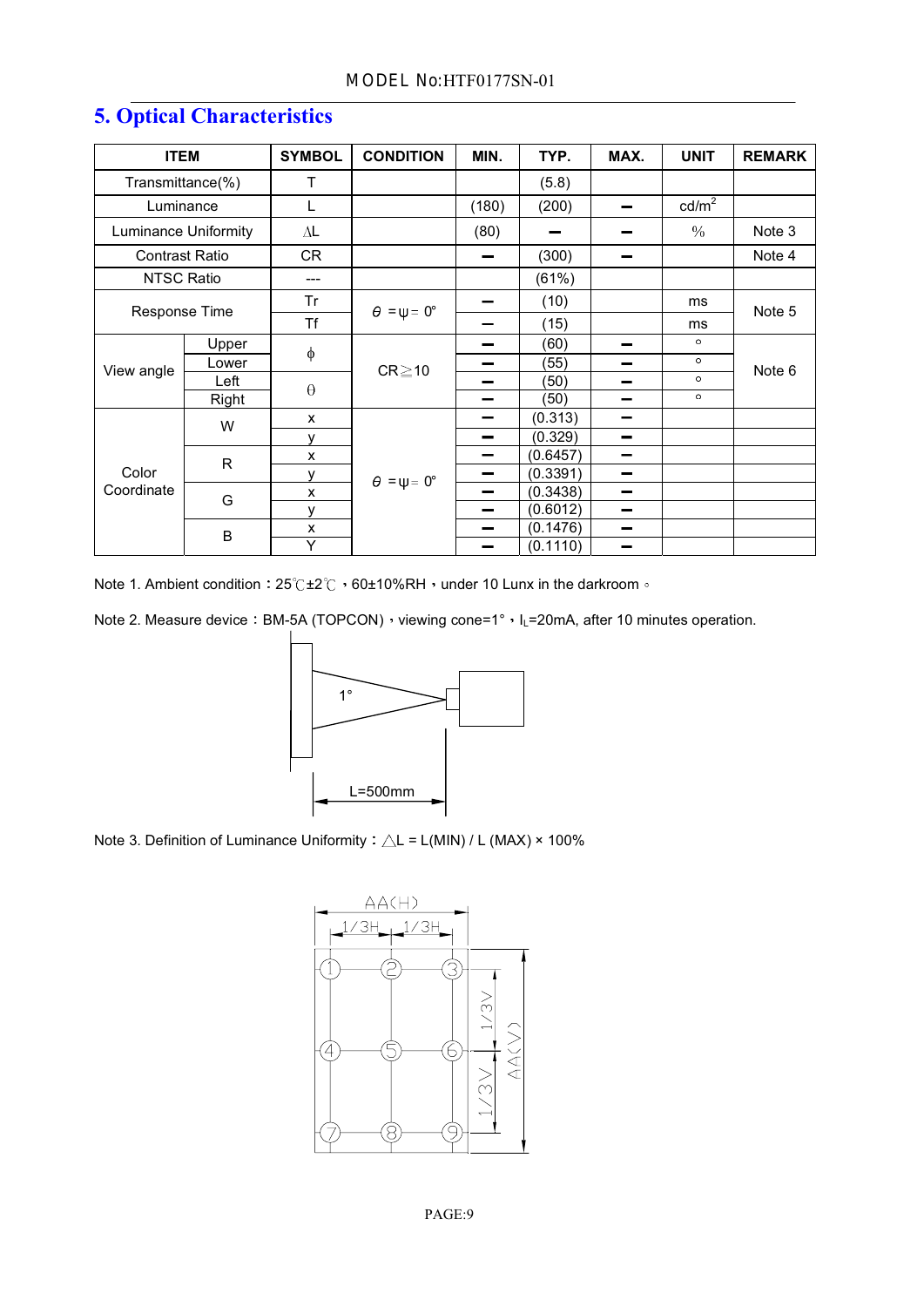#### Note 4. Definition of Contrast Ratio CR = White Luminance (ON) / Black Luminance (OFF)

Note 5. Definition of response time : The response time is defined as the time interval between the 10% and 90% amplitudes.



Note 6. Definition of view angle( $\theta$ ,  $\psi$ ):

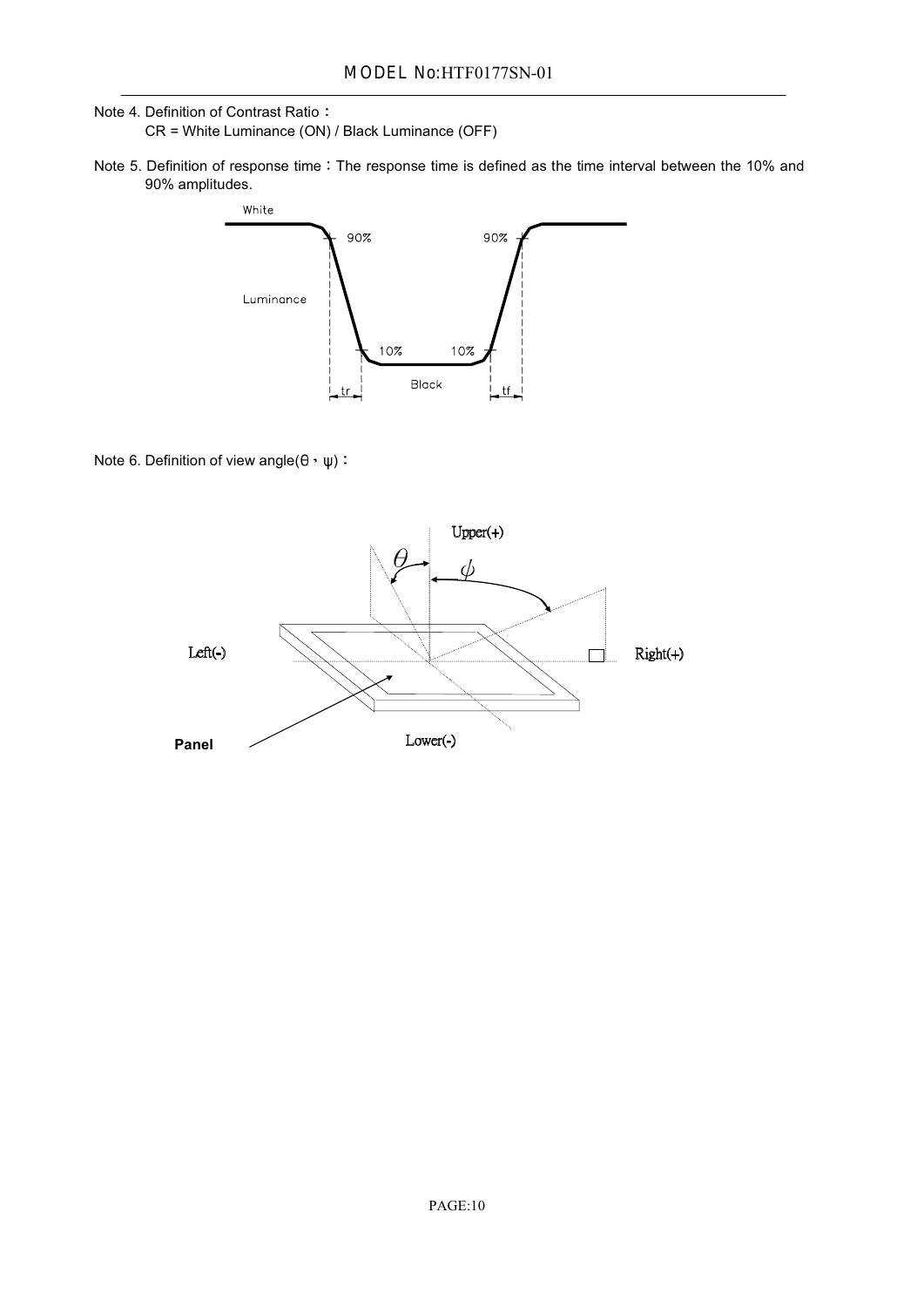# **6. Cell test light waveform**

| Frame               | G_ODD | G_EVEN |      | Yaam          |
|---------------------|-------|--------|------|---------------|
| White (W)           | н     | Н      |      | DC/GND        |
| Black (BK)          | н     | Н      |      | DC/GND        |
| Gray (GY)           | н     | Н      | Gray | <b>DC/GND</b> |
| Scan Line ODD (ZO)  | Н     |        |      | <b>DC/GND</b> |
| Scan Line EVEN (ZE) |       |        |      | <b>DC/GND</b> |

Display Mode: TN, Normally White





| $Ex.$ LC=5V, $y_{\rm QQ}$ m=0V           |
|------------------------------------------|
| Data H=+/-5V, Data L=0V, Data Gray=+/-3V |
| Gate H=-6 ~ + 18V, Gate L =- 6V          |
| Just suggestion!                         |

6.1Timing

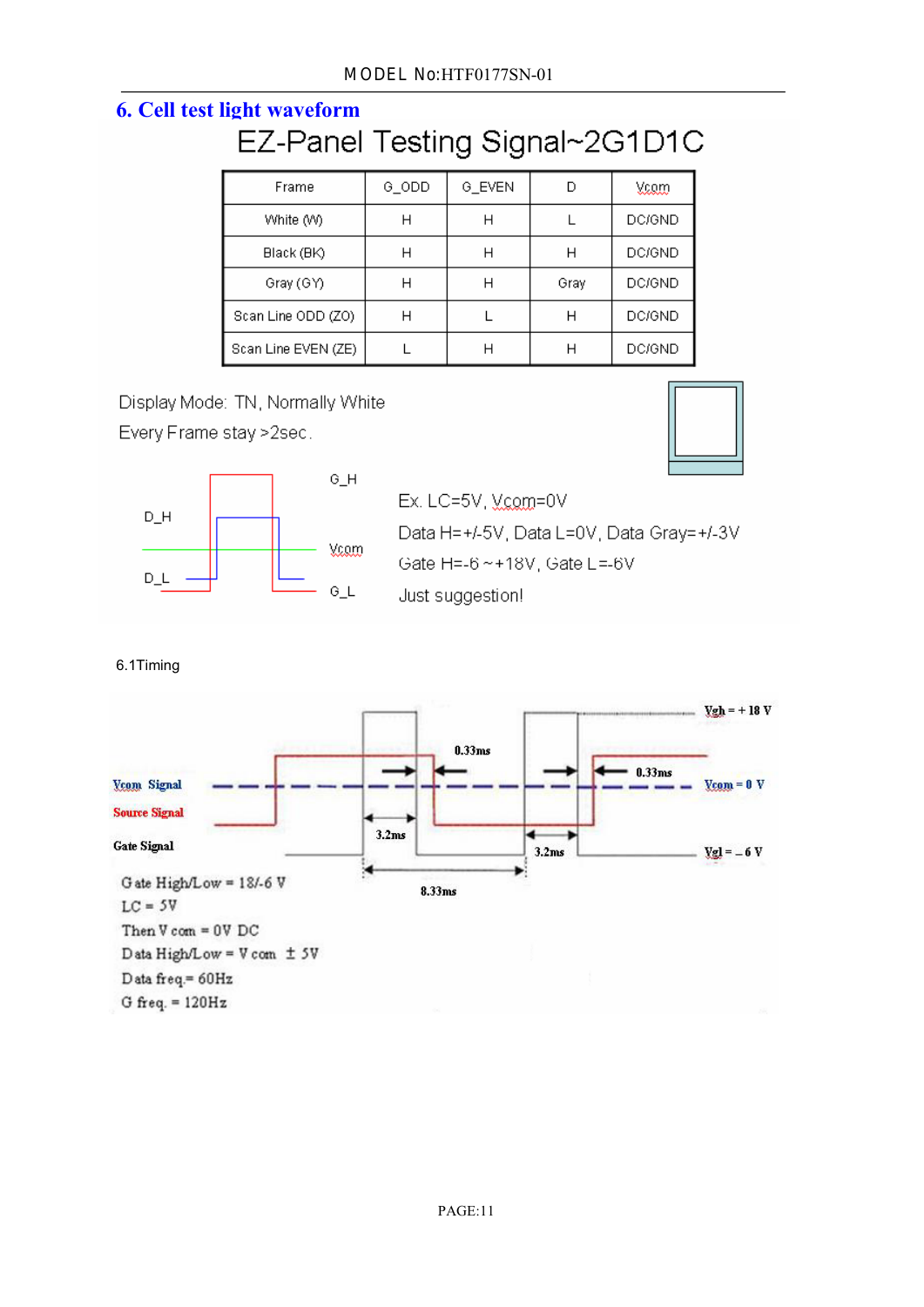#### **7. Precautions for Use of LCD Modules**

#### **7.1 Handling Precautions**

- 7.1.1 The display panel is made of glass. Do not subject it to a mechanical shock by dropping it from a high place, etc.
- 7.1.2 If the display panel is damaged and the liquid crystal substance inside it leaks out, be sure not to get any in your mouth, if the substance comes into contact with your skin or clothes, promptly wash it off using soap and water.
- 7.1.3 Do not apply excessive force to the display surface or the adjoining areas since this may cause the color tone to vary.
- 7.1.4 The polarizer covering the display surface of the LCD module is and easily scratched. Handle this polarizer carefully.
- 7.1.5 If the display surface is contaminated, breathe on the surface and gently wipe it with a soft dry cloth. If still not completely clear, moisten cloth with one of the following solvents:

- Isopropyl alcohol

Ethyl alcohol

Solvents other than those mentioned above may damage the polarizer. Especially, do not use the following:

- Water
- Ketone
- Aromatic solvents
- 7.1.6 Do not attempt to disassemble the LCD Module.
- 7.1.7 If the logic circuit power is off, do not apply the input signals.
- 7.1.8 To prevent destruction of the elements by static electricity, be careful to maintain an optimum work environment.
	- a. Be sure to ground the body when handling the LCD Modules.

b. Tools required for assembly, such as soldering irons, must be properly ground.

c. To reduce the amount of static electricity generated, do not conduct assembly and other work under dry conditions.